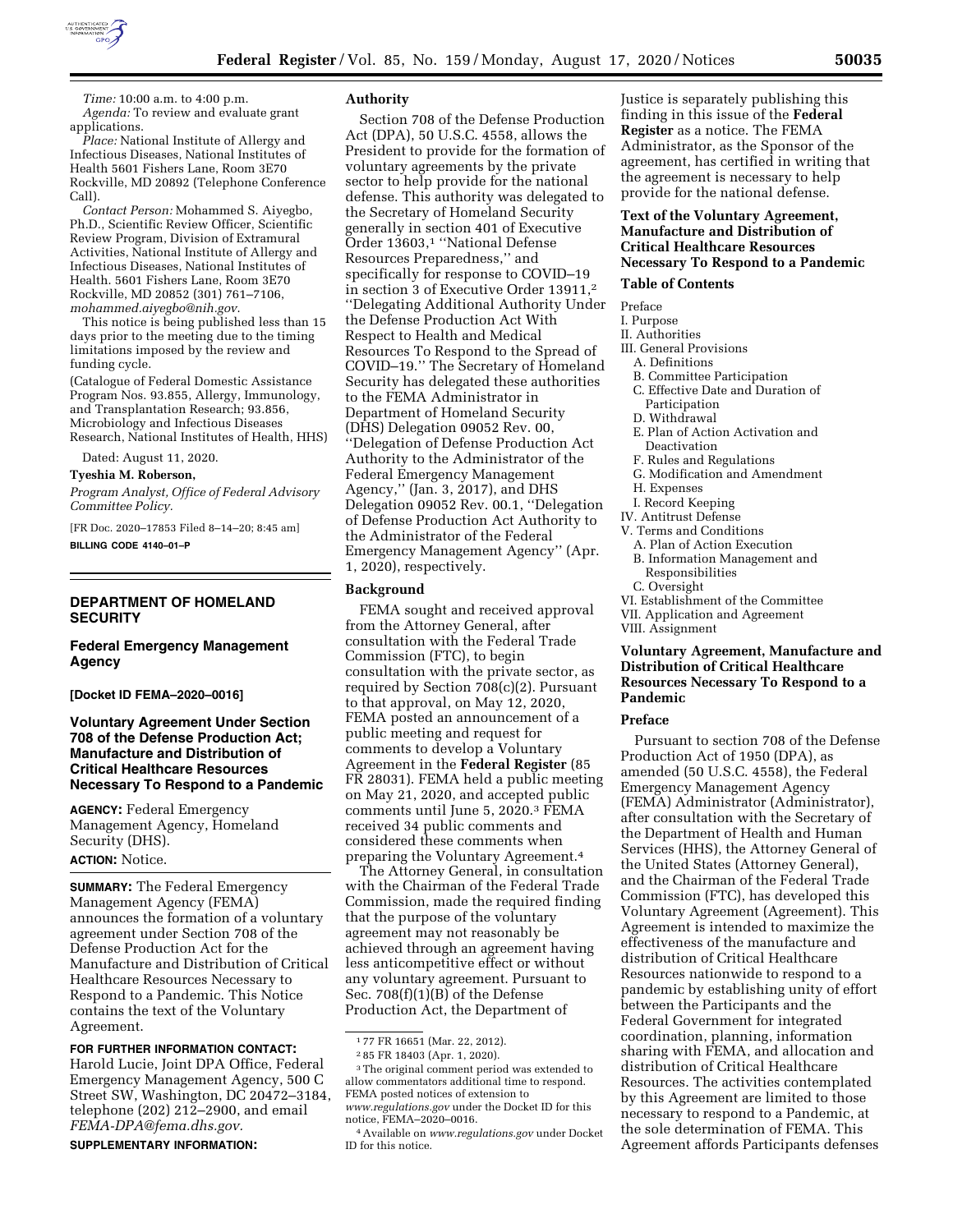to civil and criminal actions brought for violations of antitrust laws when carrying out this Agreement and an appropriate Plan of Action. This Agreement is intended to foster a close working relationship among FEMA, HHS, and the Participants to address national defense needs through cooperative action under the direction and supervision of FEMA. This Agreement, when implemented through a Plan of Action, affords Participants a safe harbor to exchange information, collaborate and adjust commercial operations as to particular products and services, when FEMA determines it necessary for the national defense, and only to the extent necessary for the national defense.

## **I. Purpose**

A pandemic may present conditions that pose a direct threat to the national defense of the United States or its preparedness programs such that, pursuant to DPA section  $708(c)(1)$ , an agreement to collectively coordinate, plan and collaborate for the manufacture and distribution of personal protective equipment (PPE), Pharmaceuticals and other Critical Healthcare Resources is necessary for the national defense. This Agreement will maximize the effectiveness of the manufacture and distribution of Critical Healthcare Resources nationwide to respond to a pandemic by establishing unity of effort between the Participants and the Federal Government for integrated coordination, planning, information sharing with FEMA, allocation and distribution of Critical Healthcare Resources. The activities included in this Agreement are limited to those necessary to respond to a Pandemic, at the sole determination, direction, and supervision of FEMA and implemented through Plans of Action.

## **II. Authorities**

Section 708, Defense Production Act (50 U.S.C. 4558); sections 402(2) & 501(b), Robert T. Stafford Disaster Relief and Emergency Assistance Act (42 U.S.C. 5121–5207); sections 503(b)(2)(B) & 504(a)(10) & (16) of the Homeland Security Act of 2002 (6 U.S.C. 313(b)(2)(B), 314(a)(10) & (16)); sections 201, 301, National Emergencies Act (50 U.S.C. 1601 *et seq.*); section 319, Public Health Service Act (42 U.S.C. 247d); Executive Order (E.O.) 13911, 85 FR 18403 (Mar. 27, 2020); Prioritization and Allocation of Certain Scarce or Threatened Health and Medical Resources for Domestic Use, 85 FR 20195 (Apr. 10, 2020). Pursuant to DPA section  $708(f)(1)(A)$ , the Administrator

certifies that this Agreement is necessary for the national defense.

#### **III. General Provisions**

## *A. Definitions*

## Administrator

The FEMA Administrator who, as a Presidentially appointed and Senate confirmed official, is the Sponsor of this Agreement. Pursuant to a delegation or redelegation of the functions given to the President by DPA section 708, the Administrator proposes and provides for the development and carrying out of this Agreement. The Administrator is responsible for carrying out all duties and responsibilities required by 50 U.S.C. 4558 and 44 CFR part 332 and for appointing one or more Chairpersons to manage and administer the Committee and any Sub-Committee formed to carry out this Agreement.

#### Agreement

The Voluntary Agreement. Participants who have been invited to join and agreed to the terms of this Agreement as described in Section VII below may join the ''Committee for the Distribution of Healthcare Resources Necessary to Respond to a Pandemic.''

#### Attendees

Subject matter experts, invited by the Chairperson to attend meetings authorized under this Agreement, to provide technical advice or to represent other Government agencies or interested parties. Attendees are not Members of the Committee.

#### Chairperson

FEMA senior executive, appointed by the Administrator, to chair the ''Committee for the Distribution of Healthcare Resources Necessary to Respond to a Pandemic.'' The Chairperson shall be responsible for the overall management and administration of the Committee, this Agreement, and Plans of Action developed under this Agreement while remaining under the supervision of the Administrator; may create one or more Sub-Committees, as approved by the Administrator; shall initiate, or approve in advance, each meeting held to discuss problems, determine policies, recommend actions, and make decisions necessary to carry out this Agreement; and otherwise shall carry out all duties and responsibilities assigned to him. The Administrator may appoint one or more co-Chairpersons to chair the Committee and Sub-Committees, as appropriate.

#### Committee

Committee for the Distribution of Healthcare Resources Necessary to Respond to a Pandemic established under this Agreement. Provides Committee Members a forum to maximize the effectiveness of the manufacture and distribution of Critical Healthcare Resources nationwide to respond to a Pandemic through integrated coordination, planning, and identification and development of Plans of Action needed to respond to a pandemic, including making recommendations on the creation of a Plan of Action.

#### Critical Healthcare Resources

All categories of health and medical resources for which production and distribution capacity is necessary to respond to a pandemic, including, but not limited to, PPE, Pharmaceuticals, respiratory devices, vaccines, raw materials, supplies, and medical devices.

#### **Documents**

Any information, on paper or in electronic format, including written, recorded, and graphic materials of every kind, in the possession, custody, or control of the Participant.

#### Members

Collectively the Chairperson, Representatives, and Participants of the Committee. Jointly responsible for developing all decisions necessary to carry out this Agreement and to develop and execute Plans of Action under this Agreement.

#### Pandemic

A Pandemic is defined as an epidemic that has spread to human populations across a large geographic area that is subject to one or more declarations under the National Emergencies Act, the Public Health Service Act, or the Robert T. Stafford Disaster Relief and Emergency Assistance Act, or if the Administrator determines that one or more declarations is likely to occur and the epidemic poses a direct threat to the national defense or its preparedness programs. For example, Coronavirus Disease 2019 (COVID–19).

#### Participant

An individual, partnership, corporation, association, or private organization, other than a Federal agency, that has substantive capabilities, resources or expertise to carry out the purpose of this Agreement, that has been specifically invited to participate in this Agreement by the Chairperson, and that has applied and agreed to the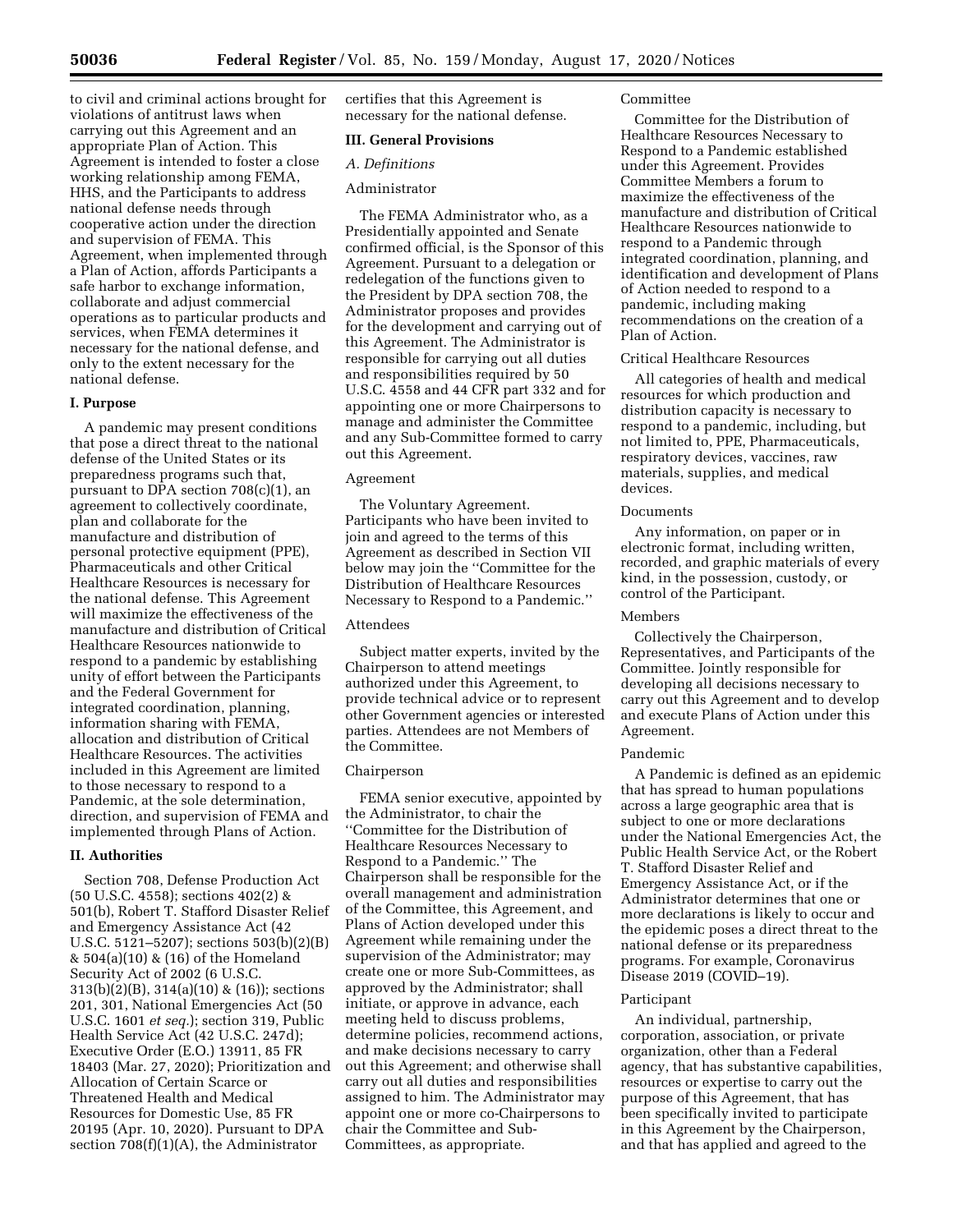terms of this Agreement in Section VII below. ''Participant'' includes a corporate or non-corporate entity entering into this Agreement and all subsidiaries and affiliates of that entity in which that entity has 50 percent or more control either by stock ownership, board majority, or otherwise. The Administrator may invite Participants to join this Agreement at any time during its effective period.

#### Personal Protective Equipment

Objects that provide measures of safety protection for healthcare workers, first responders, critical infrastructure personnel and/or the general public for the response to the Pandemic. These PPE items may include, but are not limited to, face coverings, filtering facepiece respirators, face shields, isolation and surgical gowns, examination and surgical gloves, suits, and foot coverings.

#### Pharmaceuticals

All drugs defined under the Food, Drug, and Cosmetic Act, 21 U.S.C. 321(g), including biological products defined under the Public Health Service Act, 42 U.S.C. 262(i).

#### Plan of Action

A documented method, pursuant to 50 U.S.C. 4558(b)(2), proposed by FEMA and adopted by invited Participants, to implement this Agreement, through a Sub-Committee focused on a particular Critical Healthcare Resource, or pandemic response workstream or functional area necessary for the national defense.

#### Plan of Action Agreement

A separate commitment made by Participants upon invitation and agreement to participate in a Plan of Action. Completing the Plan of Action Agreement confers responsibilities on the Participant consistent with those articulated in the Plan of Action and affords Participants antitrust protections for actions taken consistent with that Plan of Action as described in Section IV below.

#### Point of Care

All categories of medical service providers necessary to respond to a pandemic, as determined by the Chairperson after consultation with the Members of the Committee. This may include, but is not limited to, Acute Care, First Responders, Nursing Homes, Private Hospitals, Public Hospitals, Veterans Administration Hospitals, Physician Offices, Dental Offices, Ambulatory Clinics, Pharmacies, Community Health Clinics,

Laboratories, and other acute and nonacute care facilities responsible for healthcare.

#### Representatives

The representatives the Administrator identifies and invites to the Committee from FEMA, HHS, and other Federal agencies with equities in this Agreement, and empowered to speak on behalf of their agencies' interests. The Attorney General and the Chairman of the FTC, or their delegates, may also attend any meeting as a Representative.

## Sub-Committee

A body formed by the Administrator from select Participants to implement a Plan of Action.

## *B. Committee Participation*

The Committee established under this Agreement will consist of the (1) Chairperson, (2) Representatives from FEMA, HHS, DOJ, and other Federal agencies with equities in this Agreement, and (3) Participants that have substantive capabilities, resources or expertise to carry out the purpose of this Agreement. Other Attendees invited by the Chairperson as subject matter experts to provide technical advice or to represent the interests of other Government agencies or interested parties—may also participate in Committee meetings. Collectively, the Chairperson, Representatives and Participants will serve as the Members of the Committee. Public notice will be provided as each Participant joins or withdraws from this Agreement. The list of Participants will be published annually in the **Federal Register**.

## *C. Effective Date and Duration of Participation*

This Agreement is effective immediately upon the signature of the Participant or their authorized designees. This Agreement shall remain in effect until terminated in accordance with 44 CFR 332.4, or in any case, it shall be effective no more than five (5) years from the date the requirements of DPA section 708(f)(1) are satisfied as to the initial Voluntary Agreement regarding the manufacture and distribution of critical healthcare resources necessary to respond to a Pandemic, unless otherwise terminated pursuant to DPA section 708(h)(9) and 44 CFR 332.4 or extended as set forth in DPA section 708(f)(2). No action may take place under this Agreement until it is activated, as described in Section III(E.), below.

## *D. Withdrawal*

Participants may withdraw from this Agreement at any point, subject to the fulfillment of obligations incurred under this Agreement prior to the date this agreement is terminated with regard to such Participant, by giving written notice to the Administrator at least fifteen (15) calendar days prior to the effective date of that Participant's withdrawal. Following receipt of such notice, the Administrator will inform the other Participants of the date of the withdrawal.

Upon the effective date of the withdrawal, the Participant must cease all activities under this Agreement.

## *E. Plan of Action Activation and Deactivation*

Upon occurrence of a Pandemic, the Administrator may authorize a Plan of Action and Sub-Committee for one or more specific Pandemic response workstreams, functional areas, or Critical Healthcare Resource national defense needs, *e.g.,* a pharmaceuticals plan of action, or a PPE distribution plan of action, or a vaccine plan of action. The Administrator will invite a select group of Participants who are representative of the segment of the industry for which the Plan of Action is intended to participate on the Sub-Committee. The Plan of Action will be activated for each invited Participant when the Participant executes a Plan of Action Agreement. Actions taken by Participants to develop a Plan of Action and actions taken after executing a Plan of Action Agreement to collectively coordinate, plan and collaborate, pursuant to that Plan of Action and as directed and supervised by FEMA, will constitute action taken to develop and carry out this Agreement pursuant to 50 U.S.C. 4558(j).

Sub-Committees will meet only for the purposes specified in this Agreement and as provided for in writing by the Chairperson. They will report directly to the Committee regarding all actions taken by them, and any Plan of Action adopted by a Sub-Committee must be approved first by the Chairperson. A Plan of Action may not become effective unless and until the Attorney General (after consultation with the Chairman of the Federal Trade Commission) finds, in writing, that such purpose(s) of the Plan of Action may not reasonably be achieved through a Plan of Action having less anticompetitive effects or without any Plan of Action and publishes such finding in the **Federal Register**. The Chairperson may appoint a Sub-Committee Chairperson to preside over each Sub-Committee as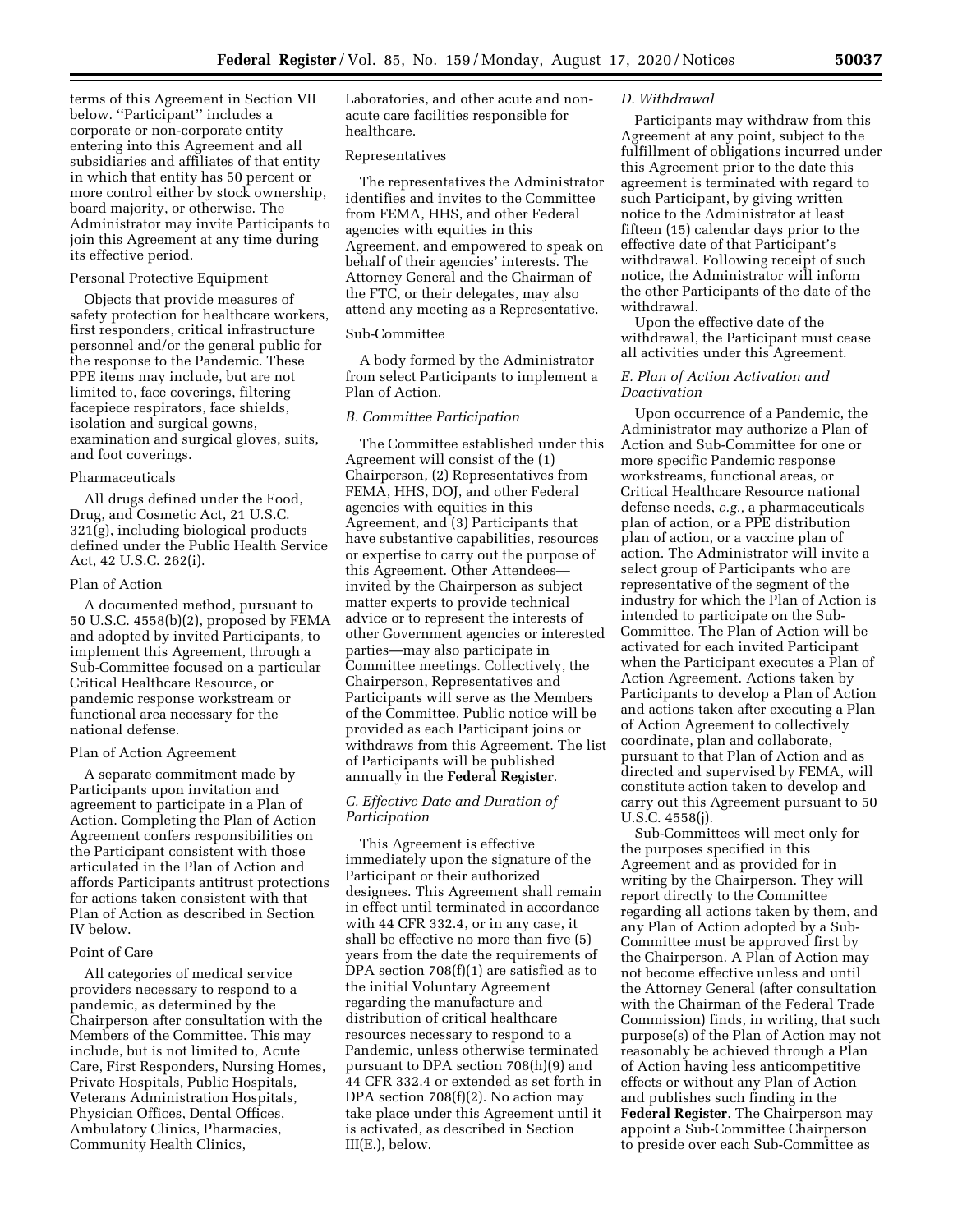a delegate of the Chairperson; however, the Chairperson retains responsibility for all Sub-Committees and for administerial and record keeping requirements of any meetings held by such Sub-Committees, including providing public notice as required of any meetings.

When recommended by the Sub-Committee Chairperson, the Administrator will provide notice of a Plan of Action Deactivation. Any actions taken by Participants after the Deactivation date are outside the scope of Plan of Action Agreement and the Section IV antitrust defense is not available.

#### *F. Rules and Regulations*

Participants acknowledge and agree to comply with all provisions of DPA section 708, as amended, and regulations related thereto which are promulgated by FEMA, the Department of Homeland Security, HHS, the Attorney General, and the FTC. FEMA has promulgated standards and procedures pertaining to voluntary agreements in 44 CFR part 332. The Administrator shall inform Participants of new rules and regulations as they are issued.

#### *G. Modification and Amendment*

The Administrator, after consultation with the Attorney General and the Chairman of the FTC, may terminate or modify, in writing, this Agreement or a Plan of Action at any time, and may remove Participants from this Agreement or a Plan of Action at any time. Participants may propose modifications or amendments to this Agreement at any time. The Administrator shall inform Participants of modifications or amendments to this Agreement as they are issued. If a Participant indicates an intent to withdraw from the Agreement due to a modification or amendment of the Agreement, the Participant will not be required to perform actions directed by that modification or amendment.

The Attorney General, after consultation with the Chairman of the FTC and the Administrator, may terminate or modify, in writing, this Agreement or a Plan of Action at any time, and may remove Participants from this Agreement or a Plan of Action at any time. If the Attorney General decides to use this authority, the Attorney General will notify the Chairperson as soon as possible, who will in turn notify Participants.

#### *H. Expenses*

Participation in this Agreement does not confer funds to Participants, nor

does it limit or prohibit any pre-existing source of funds. Unless otherwise specified, all expenses, administrative or otherwise, incurred by Participants associated with participation in this Agreement shall be borne exclusively by the Participants.

## *I. Record Keeping*

The Chairperson shall have primary responsibility for maintaining records in accordance with 44 CFR part 332, and shall be the official custodian of records related to carrying out this Agreement. Each Participant shall maintain for 5 years all minutes of meetings, transcripts, records, documents, and other data, including any communications with other Participants or with any other member of the Committee, including drafts, related to the carrying out of this Agreement or any Plan of Action or incorporating data or information received in the course of carrying out this Agreement or any Plan of Action. Each Participant agrees to produce to the Administrator, the Attorney General, and the Chairman of the FTC upon request any item that this section requires the Participant to maintain. Any record maintained in accordance with 44 CFR part 332 shall be available for public inspection and copying, unless exempted on the grounds specified in 5 U.S.C. 552(b)(1), (3) or (4) or identified as privileged and confidential information in accordance with DPA section 705(d), and 44 CFR 332.5.

#### **IV. Antitrust Defense**

Under the provisions of DPA subsection 708(j), each Participant in this Agreement shall have available as a defense to any civil or criminal action brought for violation of the antitrust laws (or any similar law of any State) with respect to any action to develop or carry out this Agreement or a Plan of Action, that such action was taken by the Participant in the course of developing or carrying out this Agreement or a Plan of Action, that the Participant complied with the provisions of DPA section 708 and the rules promulgated thereunder, and that the Participant acted in accordance with the terms of this Agreement and any relevant Plan of Action. Except in the case of actions taken to develop this Agreement or a Plan of Action, this defense shall be available only to the extent the Participant asserting the defense demonstrates that the action was specified in, or was within the scope of, this Agreement or a Plan of Action.

This defense shall not apply to any action occurring after the termination of this Agreement or a Plan of Action. Immediately upon modification of this Agreement or a Plan of Action, no antitrust immunity shall apply to any subsequent action that is beyond the scope of the modified Agreement or Plan of Action. The Participant asserting the defense bears the burden of proof to establish the elements of the defense. The defense shall not be available if the person against whom the defense is asserted shows that the action was taken for the purpose of violating the antitrust laws.

#### **V. Terms and Conditions**

Each Participant agrees to voluntarily collaborate with all Committee Members to recommend Plans of Action and Sub-Committees that will, at the direction of and under the supervision of FEMA, maximize the effectiveness of the manufacture and distribution of Critical Healthcare Resources nationwide to respond to a pandemic by establishing unity of effort between the Participants and the Federal Government for integrated coordination, planning, information sharing with FEMA, and allocation and distribution of Critical Healthcare Resources. These efforts aim to promote efficiency and timeliness to mitigate shortages of Critical Healthcare Resources to respond to a Pandemic and to meet the overall demands of the healthcare and other selected critical infrastructure sectors, along with those demands necessary to continue alllevel-of-government mission-essential functions.

As the sponsoring agency, FEMA will maintain oversight over Committee and Sub-Committee activities and direct and supervise actions taken to carry out this Agreement and subsequent Plans of Action, including by retaining decisionmaking authority over actions taken pursuant to this Agreement and subsequent Plans of Action to ensure such actions are necessary to address a direct threat to the national defense. The Department of Justice (DOJ) and the Chairman of the FTC will monitor activities of the Committee and Sub-Committees to ensure they execute their responsibilities in a manner consistent with this Agreement having the least anticompetitive effects possible.

#### *A. Plan of Action Execution*

Specific Member obligations and actions to be undertaken will only be provided for in individual Plans of Action, not in the Agreement. Activities taken to develop a Plan of Action or to implement a Plan of Action that has been activated pursuant to section III.E. above will provide Participants the antitrust defense described in section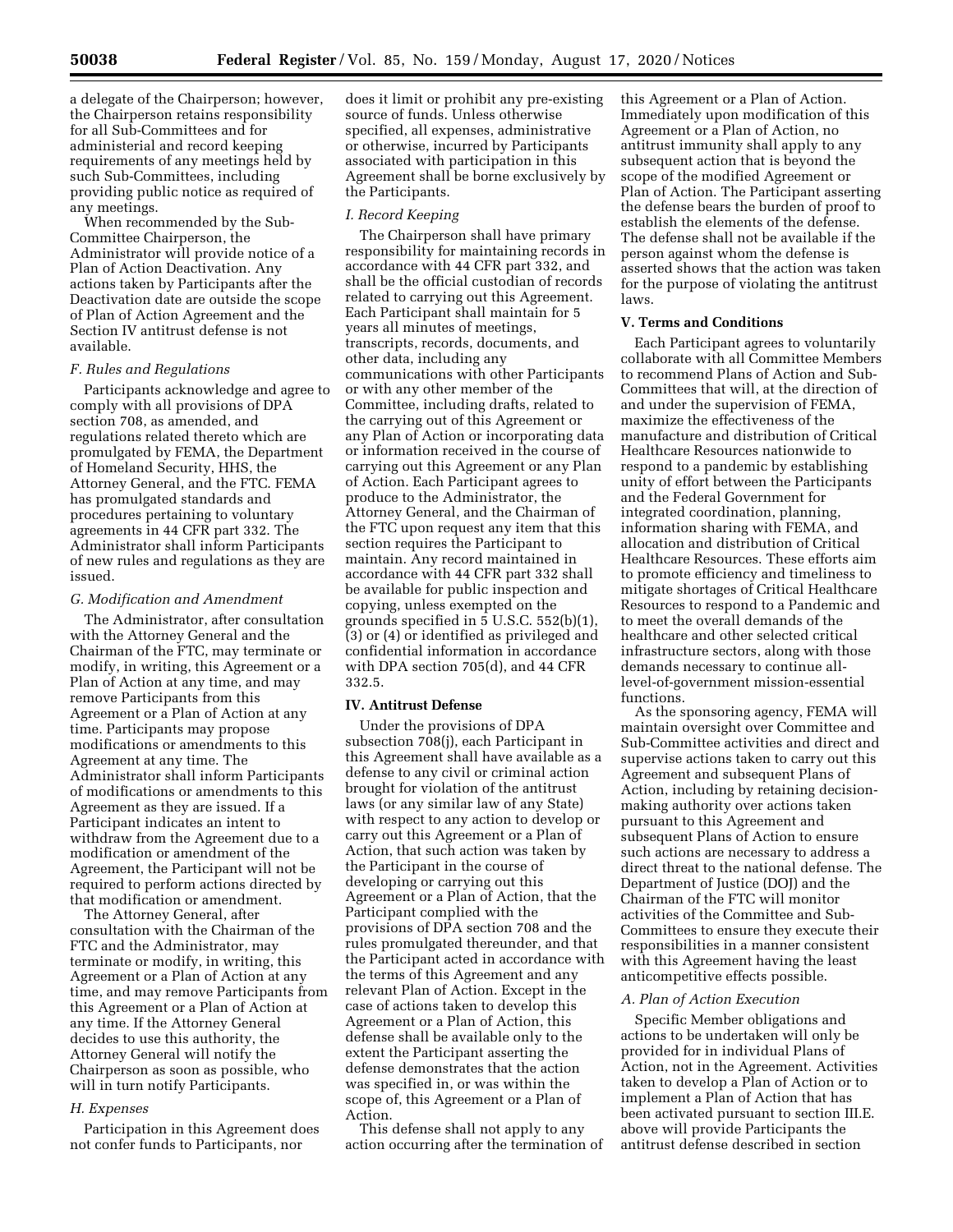IV. Each Plan of Action will endeavor to clearly identify the conduct that Participants will undertake in carrying out the Plan of Action and that would be subject to the defense described in Section IV.

Each Plan of Action will describe what information Members will share, as directed by FEMA and under FEMA's supervision. Information will be used to create a common operating picture in furtherance of the Plan of Action's purpose and/or to promote overall situational awareness of Critical Healthcare Resource manufacturing and distribution activities.

Each Plan of Action, and information gathered pursuant to that plan, will be used to support one or more of the following objectives:

(1) Facilitate maximum availability of Critical Healthcare Resources to endusers by deconflicting overlapping requirements for the collective Participant customer base;

(2) Facilitate maximum availability of Critical Healthcare Resources to Members by deconflicting overlapping supply chain demands of Members;

(3) Facilitate efficient distribution of Critical Healthcare Resources by deconflicting overlapping distribution chain activities of Members;

(4) Inform where expansion of the manufacture of Critical Healthcare resources is necessary;

(5) Identify and prioritize Critical Healthcare Resource requirements;

(6) Validate Critical Healthcare Resource requirements;

(7) Project future demand for Critical Healthcare Resource requirements.

(8) Execute a collaborative manufacturing strategy to more efficiently make use of limited resources for key manufacturing lines of effort for Critical Healthcare Resources;

(9) Collaborate in the voluntary Participant allocation of Critical Healthcare Resources nationwide;

(10) Cooperate to the fullest extent possible to distribute Critical Healthcare Resources to locations most in need, as identified by FEMA;

(11) Explore strategies for increased manufacturing of Critical Health Resources in or near the United States;

(12) Carry out any other activities as determined and directed by FEMA necessary to address the Pandemic's direct threat to the national defense.

#### *B. Information Management and Responsibilities*

FEMA will request only that data and information from Participants that is necessary to meet the objectives of a Plan of Action. Upon signing a Plan of Action Agreement, participants should

endeavor to cooperate to the greatest extent possible to share data and information necessary to meet the objectives of the Plan of Action.

The specific data requested, procedures for sharing that data, and data management and disposition will be tailored for each specific Plan of Action. Where feasible and to the greatest extent possible, FEMA will incorporate the following principles regarding data sharing into each Plan of Action:

• In general, Participants will not be asked to share competitively sensitive information directly with other Participants. Direct sharing of information among Participants will be requested only when necessary and will be closely supervised by FEMA, including requiring appropriate safeguards regarding participant use and dissemination of other participants' data.

• If FEMA needs to share information with parties outside the Sub-Committee, FEMA will limit the amount and type of information shared to the greatest extent feasible and permitted by law, while still furthering the objectives of the Plan of Action.

• Prior to distribution within or outside the Sub-Committee, FEMA will aggregate and anonymize data in such a way that will maximize the effectiveness of the Plan of Action without compromising competitively sensitive information.

• Pursuant to 5 U.S.C. 552(b)(4) and 44 CFR 332.5, FEMA will withhold from disclosure under the Freedom of Information Act Participant trade secrets and commercial or financial information and will restrict Sub-Committee meeting attendance where necessary to protect trade secrets and commercial or financial information.

• Any party receiving competitively sensitive information through a Plan of Action shall use such information solely for the purposes outlined in the Plan of Action and take steps, such as imposing firewalls or tracking usage, to ensure such information is not used for any other purpose. Disclosure and use of competitively sensitive information will be limited to the greatest extent possible.

• At the conclusion of a Participant's involvement in a Plan of Action—due to the deactivation of the Plan of Action or due to the Participant's withdrawal or removal—each Participant will be requested to sequester any and all competitively sensitive information received through participation in the Plan of Action. This sequestration will include the deletion of all competitively sensitive information unless required to

be kept pursuant to the Record Keeping requirements as described *supra,*  Section I, 44 CFR part 332, or any other provision of law.

#### *C. Oversight*

The Chairperson is responsible for ensuring the Attorney General, or suitable delegate(s) from DOJ, and the FTC Chairman, or suitable delegate(s) from the FTC, have awareness of activities under this Agreement, including Plan of Action activation, deactivation, and scheduling of meetings. The Attorney General, the FTC Chairman, or their delegates may attend Committee and Sub-Committee meetings and request to be apprised of any activities taken in accordance with activities under this Agreement or a Plan of Action. DOJ or FTC Representatives may request and review any proposed action by the Committee, Sub-Committee or Participants undertaken pursuant to this Agreement or Plan of Action, including the provision of data. If any DOJ or FTC Representative believes any actions proposed or taken are not consistent with relevant antitrust protections provided by the DPA, he or she shall provide warning and guidance to the Committee as soon as the potential issue is identified. If questions arise about the antitrust protections applicable to any particular action, FEMA may request DOJ, in consultation with the FTC, provide an opinion on the legality of the action under relevant DPA antitrust protections.

## **VI. Establishment of the Committee**

There is established a Committee for the Manufacture and Distribution of Healthcare Resources Necessary to Respond to a Pandemic (Committee) to provide the Federal Government and the Participants a forum to maximize the effectiveness of the manufacture and distribution of Critical Healthcare Resources nationwide to respond to a Pandemic through integrated coordination, planning, and information sharing with FEMA. A Chairperson designated by the FEMA Administrator will convene and preside over the Committee. The Committee will not be used for widespread or collective exchange of information among members. These activities, if required, shall be done within individual Sub-Committees, and in accordance with an established Plan of Action. The Committee will not be used for contract negotiations or contract discussions between the Participants and the Federal Government; such negotiations or discussions will be in accordance with applicable Federal contracting